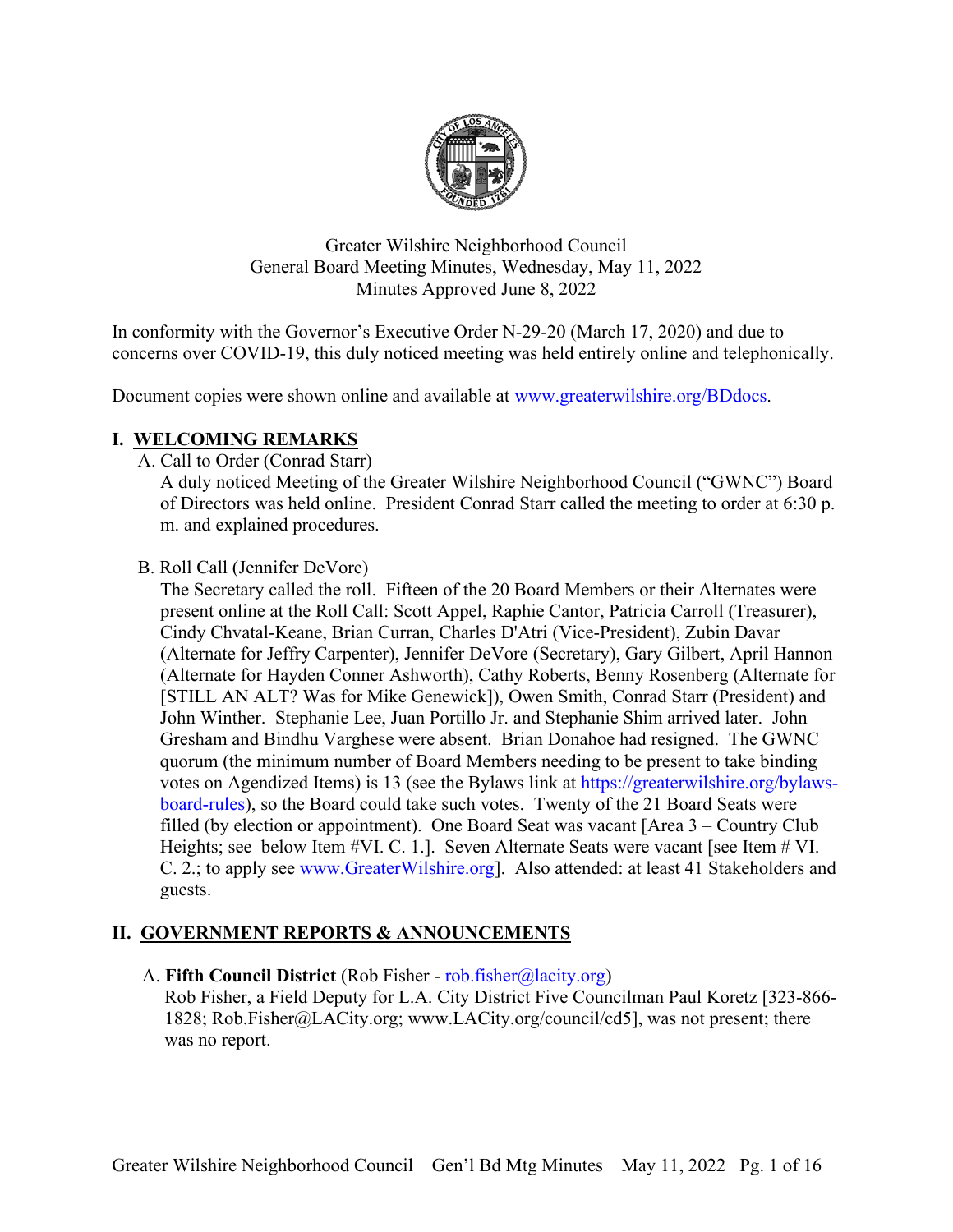B. **Thirteenth Council District** (George Hakopiants - [george.hakopiants@lacity.org\)](mailto:george.hakopiants@lacity.org) George Hakopiants, a Field Deputy for L.A. City District 13 Councilman Mitch O'Farrell [213-207-3023; [George.Hakopiants@LACity.org;](mailto:George.Hakopiants@LACity.org) [https://cd13.lacity.org\]](https://cd13.lacity.org/), reported on the "wonderful" April 20<sup>th</sup> Arbor Day event and other items.

*The next Agenda Item addressed was Item #II. F.*

- C. **Office of the Mayor** (Serapia Kim [serapia.kim@lacity.org\)](mailto:serapia.kim@lacity.org) Serapia Kim, Central Area Representative for Mayor Eric Garcetti [213-978-3130; [Serapia.Kim@LACity.org;](mailto:%20Serapia.Kim@LACity.org) [http://LAMayor.org\]](http://lamayor.org/), was not present; there was no report.
- D. **LA County Second Supervisor District** (Daniel Park [dpark@bos.lacounty.gov\)](mailto:dpark@bos.lacounty.gov) Daniel Park, a Field Deputy for L.A. County District Two Supervisor Holly Mitchell (213-974-2222; [DPark@bos.LACounty.gov;](mailto:DPark@bos.LACounty.gov) [https://LACounty.gov/government/supervisors/holly-mitchell\)](https://lacounty.gov/government/supervisors/holly-mitchell), was not present; there was no report.
- E. **LA County Third Supervisor District** (Rachel Sherrell [rsherrell@bos.lacounty.gov\)](mailto:rsherrell@bos.lacounty.gov) Rachel Sherrell, a Field Deputy for L.A. County District Three Supervisor Sheila Kuehl [310-231-1170; [RSherrell@bos.LACounty.gov;](mailto:RSherrell@bos.LACounty.gov) [http://www.LACounty.gov/government/supervisors/sheila-kuehl\]](http://www.lacounty.gov/government/supervisors/sheila-kuehl), was not present; there was no report.
- F. **LAPD Olympic & Wilshire Divisions** (SLOs Cho, Pelayo, Cordova, Rodriguez) Harry Cho, an LAPD Olympic Division Senior Lead Officer [office 213-382-9102; cell/text phone 213-793-0649; [33817@LAPD.LACity.org;](mailto:33817@LAPD.LACity.org) [http://www.LAPDonline.org/olympic\\_community\\_police\\_station\]](http://www.lapdonline.org/olympic_community_police_station), reported on a "crew . . . of `knock-knock' burglars . . . targeting homes that have no alarms, no cameras . . . very random . . . they get dropped off . . . walk up and down the street . . . a female rings the bell" then others enter through the rear, sometimes while occupants are home. "They're always wearing masks and hats . . . write down the license plates." Catalytic converters still are being stolen.

*Board Member Juan Portillo arrived online at this time (6:44), making 16 Board Members present online (the GWNC quorum is thirteen).*

G. **Department of Neighborhood Empowerment** (John Darnell - [john.darnell@lacity.org\)](mailto:john.darnell@lacity.org) John Darnell, a Neighborhood Council Advocate, L.A. Dept. of Neighborhood Empowerment (DONE) [213-978-1551; [John.Darnell@LACity.org;](mailto:John.Darnell@LACity.org) [www.EmpowerLA.org\]](http://www.empowerla.org/), reminded that DONE's monthly profile report has information. The next Fiscal Year begins July 1<sup>st</sup>. The Congress of Neighborhoods will be online Saturday, September 24<sup>th</sup>, many hundreds of Board Members attend. He will "look into" Cornerstone not being accessible to Ms. Hannon to complete her Trainings.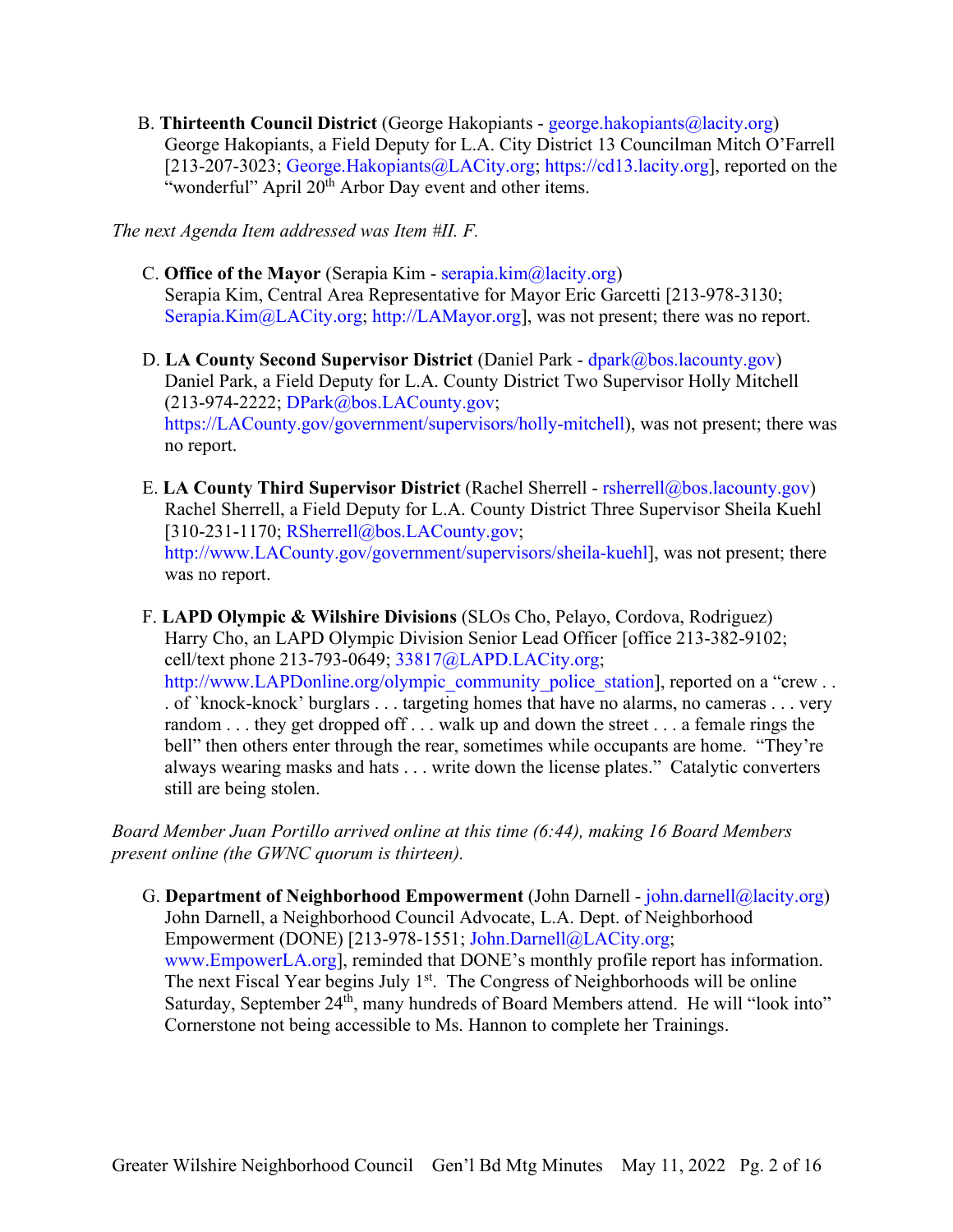#### **H. LA Metro (Ned Racine - racinen@metro.net)**

Ned Racine, Metro Senior Construction Relations Officer [cell 213-479-7884, [RacineN@metro.net;](mailto:RacineN@metro.net) 24-hour information 213-922-6934; Bus Rapid Transit 24-hour hotline 213-922-2500+1; [PurpleLineExt@metro.net;](mailto:PurpleLineExt@metro.net) [www.facebook.com/PurpleLineExt;](http://www.facebook.com/PurpleLineExt) [www.Twitter.com/PurpleLineExt;](http://www.twitter.com/PurpleLineExt) [www.metro.net/PurpleLineExt\]](http://www.metro.net/PurpleLineExt), was not present; there was no report.

#### I. **Other Government Representatives**

There were no other reports at this time.

#### **III. GWNC LIAISON REPORTS**

A. **LADWP** (Jack Humphreville)

Mr. Humphreville was not present; there was no report.

# B. **Budget Representatives** (Jack Humphreville / Julie Stromberg)

Mr. Humphreville was not present [\[LABudgetAdvocates@gmail.com;](mailto:LABudgetAdvocates@gmail.com) [www.BudgetAdvocates.org\]](http://www.budgetadvocates.org/); there was no report.

#### C. **LA Neighborhood Councils Coalition** (LANCC) (Max Kirkham) Mr. Kirkham was not present for LANCC [the Los Angeles Neighborhood Councils Coalition; [LANCC@EmpowerLA.org;](mailto:LANCC@EmpowerLA.org) [www.LANCC.org\]](http://www.lancc.org/); there was no report.

#### D. **Public Works Liaison** (Hayden Ashworth)

Mr. Ashworth was not present; no report or Motion was made or vote taken.

## E. **Other Liaisons or Representatives**

No other Liaison reports were made.

## **IV. GENERAL PUBLIC COMMENT ON NON-AGENDA ITEMS**

Keith Cascio, Republican Candidate for State Assembly, introduced himself.

#### **V. OFFICER REPORTS**

- A. President's Report Mr. Starr indicated that there was no report.
- B. **Treasurer's Report** (Discussion and Possible Action). Please refer to MER in the Supporting Documents folder [\(https://greaterwilshire.org/bddocs/\)](https://greaterwilshire.org/bddocs/).
	- 1. **Motion to Approve Monthly Expenditure Report** (MER) for April 2022. **Card Expenses**
		- $-4/3$  Public Storage \$195.00 +
		- ﹣ 4/26 Larchmont Chronicle April \$188
		- ﹣ 4/28 Lloyd Staffing DL Minutes \$266.95
		- ﹣ 4/28 Lloyd Staffing JC Admin \$524.40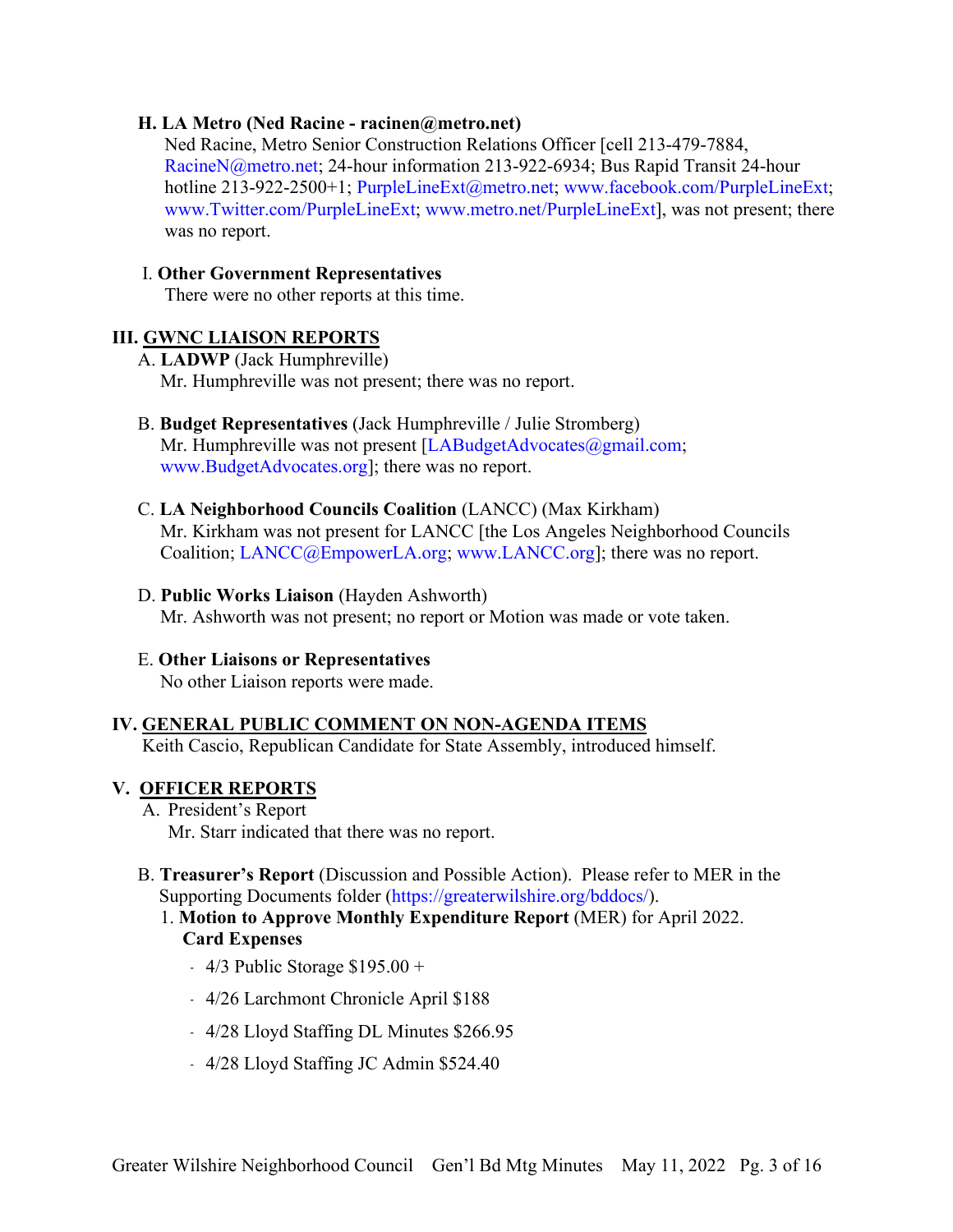Ms. Carroll reviewed the above.

**FUNDING MOTION** (by Ms. Carroll, seconded by Ms. DeVore): The Greater Wilshire Neighborhood Council approves its Monthly Expenditure Report for April 2022.

**FUNDING MOTION PASSED** unanimously by a roll call vote of the 14 eligible voters present with all 14 in favor ("Yes" or "Aye") (Appel, Cantor, Carroll, Chvatal, Curran, D'Atri, DeVore, Gilbert, Portillo, Roberts, Rosenberg, Smith, Starr and Winther); zero opposed; zero abstained.

2. **Motion to Approve Individual Expenses** Listed in the April 2022 MER.

*Board Member Stephanie Shim arrived online at this time (7:12), making 17 Board Members present online (the GWNC quorum is thirteen).*

> **FUNDING MOTION** (by Ms. Carroll, seconded by Ms. DeVore): The Greater Wilshire Neighborhood Council approves the individual expenditures it made in April 2022.

> **FUNDING MOTION PASSED** by a roll call vote of the 15 eligible voters present with 14 in favor ("Yes" or "Aye") (Appel, Cantor, Carroll, Chvatal, Curran, D'Atri, DeVore, Gilbert, Portillo, Roberts, Rosenberg, Smith, Starr and Winther); zero opposed; one abstained (the GWNC counts abstentions as neither "yes" votes or "no" votes) (Shim). Two were ineligible (Davar and Hannon) to vote due to not having completed one or more of the required trainings and/or not having signed the Code of Conduct.

- 3. **Review of past Board Expenses** that may Appear on the May 2022 MER
	- ﹣ Lloyd Staffing TBD
	- ﹣ Village Mail Call \$400 (Check Pending)
	- ﹣ YMCA NPG \$525 -Declined but Under Review according to DONE
	- Friends of Wilshire Library \$1100 Check submitted not yet cashed
	- ﹣ Wilshire Crest PTA \$1350 -Declined but Under Review according to DONE
	- Media Temple Web Hosting \$240

Ms. Carroll reviewed the above.

4. **Motion** to Approve up to \$600 for Office expenses including Paper, Supplies, Ink, Plastic display holders, clip boards, pens.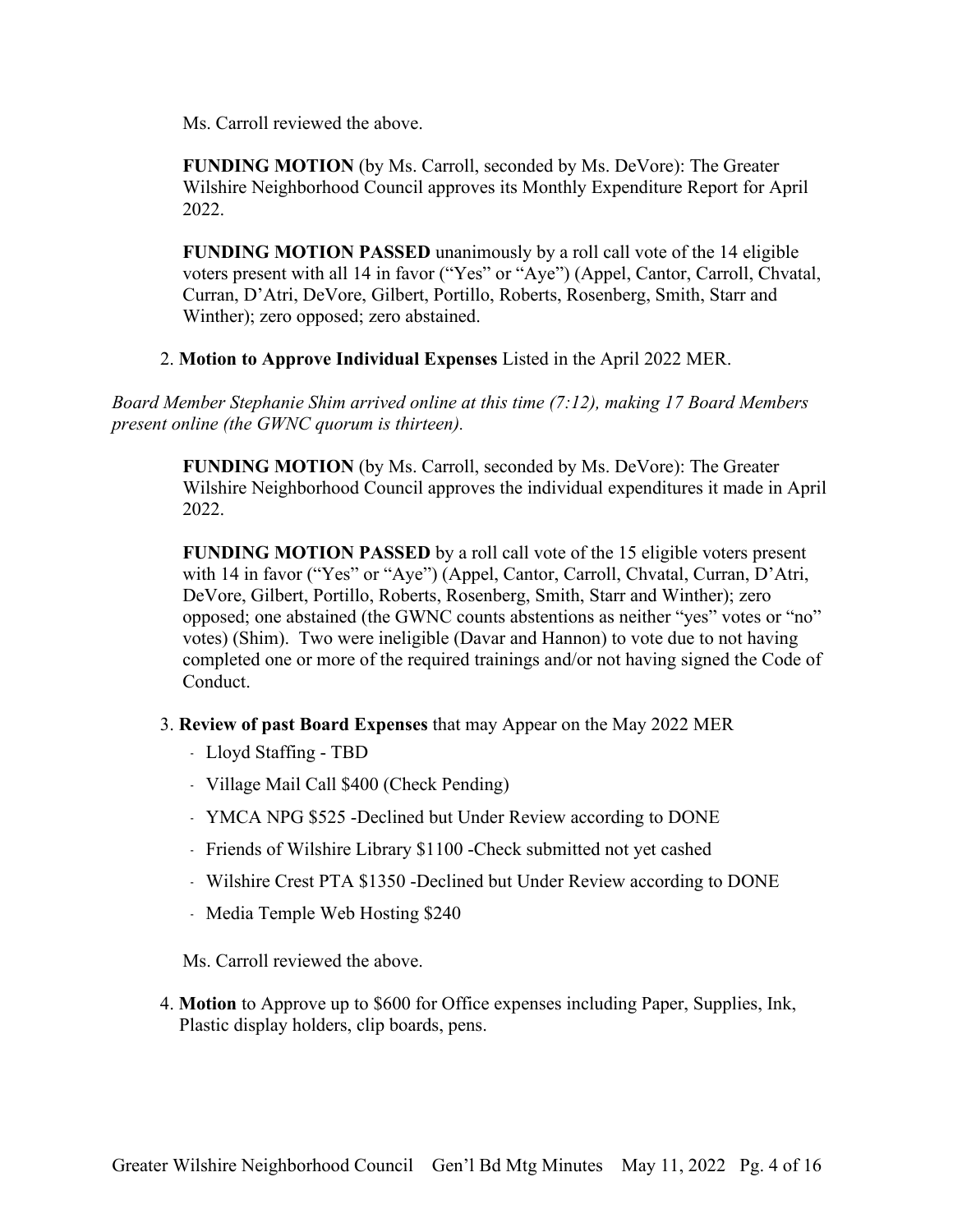**FUNDING MOTION** (by Ms. Carroll, seconded by Ms. DeVore): The Greater Wilshire Neighborhood Council approves up to \$600 for Office expenses including Paper, Supplies, Ink, Plastic display holders, clip boards, pens, etc.

**FUNDING MOTION PASSED** by a roll call vote of the 15 eligible voters present with 13 in favor ("Yes" or "Aye") (Appel, Cantor, Carroll, Chvatal, Curran, D'Atri, DeVore, Gilbert, Portillo, Roberts, Rosenberg, Smith and Winther); zero opposed; two abstained (the GWNC counts abstentions as neither "yes" votes or "no" votes) (Shim and Starr). Two were ineligible (Davar and Hannon) to vote due to not having completed one or more of the required trainings and/or not having signed the Code of Conduct.

5. **Motion** to approve up to \$1000 for Congress of Neighborhoods based on GWNC Intention to retain \$10,000 in Roll Over Funds. (See form in Board Docs) (*See https://www.nccongressla.com/.*

**FUNDING MOTION** (by Ms. Carroll, seconded by Ms. DeVore): The Greater Wilshire Neighborhood Council approves up to \$1,000 for Congress of Neighborhoods based on GWNC Intention to retain \$10,000 in Roll Over Funds.

*Alternate Board Member Zubin Davar left at 7:17 and Board Member Stephanie Lee arrived online at 7:21, keeping 17 Board Members present online (the GWNC quorum is thirteen).*

**FUNDING MOTION PASSED** by a roll call vote of the 16 eligible voters present with 13 in favor ("Yes" or "Aye") (Appel, Cantor, Carroll, Chvatal, Curran, D'Atri, DeVore, Gilbert, Portillo, Roberts, Rosenberg, Smith and Winther); zero opposed; three abstained (the GWNC counts abstentions as neither "yes" votes or "no" votes) (Lee, Shim and Starr). One was ineligible (Hannon) to vote due to not having completed one or more of the required trainings and/or not having signed the Code of Conduct.

6. **Motion** to approve up to \$1000 for Budget Advocates based on GWNC Intention to Retain \$10,000 in Roll Over Funds And based on confirmation that funds will Actually go to Budget Advocates.

No Motion was made or vote taken.

7. Dropbox Professional GWNC uses Dropbox for digital file storage. The current subscription ends on 6-02-2022. Motion: That the GWNC allocate up to \$250 for Dropbox Professional Individual yearly subscription from 6-02-2022 to 6-02-2023 from Office Expenses.

**FUNDING MOTION** (by Ms. Carroll, seconded by Ms. DeVore): The Greater Wilshire Neighborhood Council allocates up to \$250 for Dropbox Professional Individual yearly subscription from 6-02-2022 to 6-02-2023 from Office Expenses.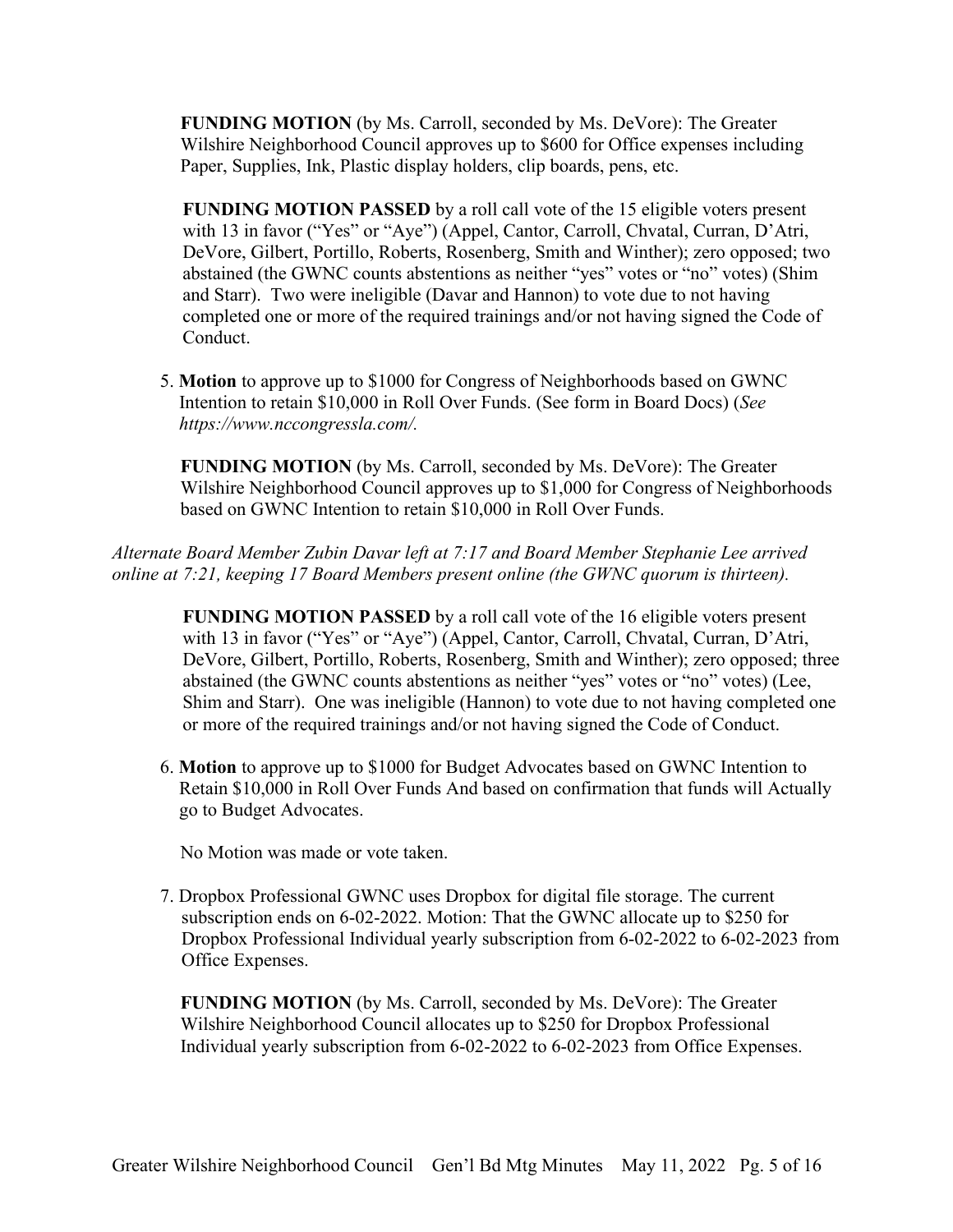**FUNDING MOTION PASSED** by a roll call vote of the 16 eligible voters present with 15 in favor ("Yes" or "Aye") (Appel, Cantor, Carroll, Chvatal, Curran, D'Atri, DeVore, Gilbert, Lee, Portillo, Roberts, Rosenberg, Shim, Smith and Winther); zero opposed; one abstained (the GWNC counts abstentions as neither "yes" votes or "no" votes) (Starr). One was ineligible (Hannon) to vote due to not having completed one or more of the required trainings and/or not having signed the Code of Conduct.

8. Adobe Acrobat Pro DC Motion: That the GWNC allocate up to \$250 for one-year subscription to Adobe Acrobat Pro DC from Office Expenses.

**FUNDING MOTION** (by Ms. Carroll, seconded by Ms. DeVore): The Greater Wilshire Neighborhood Council allocates up to \$250 for one-year subscription to Adobe Acrobat Pro DC from Office Expenses.

**FUNDING MOTION PASSED** by a roll call vote of the 16 eligible voters present with 15 in favor ("Yes" or "Aye") (Appel, Cantor, Carroll, Chvatal, Curran, D'Atri, DeVore, Gilbert, Lee, Portillo, Roberts, Rosenberg, Shim, Smith and Winther); zero opposed; one abstained (the GWNC counts abstentions as neither "yes" votes or "no" votes) (Starr). One was ineligible (Hannon) to vote due to not having completed one or more of the required trainings and/or not having signed the Code of Conduct.

- 9. Deadlines:
	- May 20th, 2022 Final date to submit an event request for approval using the current Fiscal year funds
	- June 1st, 2022 Final date to submit a check payment request through the NC Funding system portal (including Neighborhood Purpose Grants)
	- June 20th, 2022 Final date to make purchases with the NC bank card

Ms. Carroll noted the above.

C. Vice-President's Report

Mr. D'Atri indicated that there was no report.

D. Secretary's Report

Ms. DeVore indicated that there was no report.

## **VI. ADMINISTRATIVE ITEMS** (Discussion and Possible Action).

A. Adoption of April 13, 2022 General Board Meeting Minutes.

**MOTION** (by Ms. DeVore, seconded by Mr. Smith): The Greater Wilshire Neighborhood Council approves the Minutes of its April 13, 2022 General Board Meeting as seen in the Board Docs.

**MOTION PASSED** unanimously by consent; zero opposed; zero abstained.

*The next Agenda Item addressed was Item #VIII.*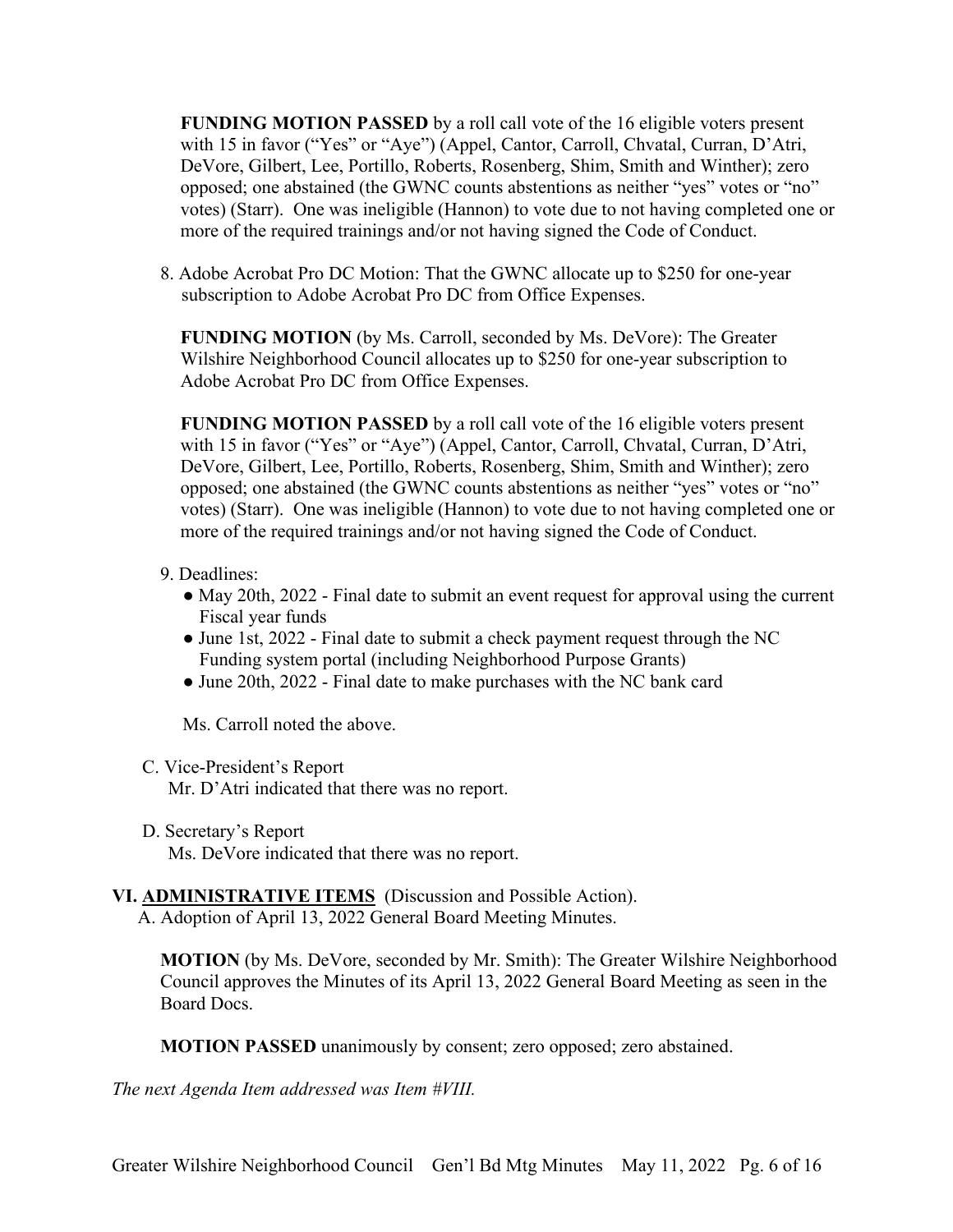B. Discussion and Possible Motion: Placing ads in the Larchmont Buzz.

No Motion was made or vote taken.

- C. Board Member and Board Alternate Administration.
	- 1. Board Director Vacancies: Area 3 Country Club Heights.

Mr. Starr noted the above.

- 2. Board Alternate Vacancies: Area 3 Country Club Heights, Area 4 Fremont Place, Area 6 - La Brea-Hancock, Area 7 - Larchmont Village, Area 9 - Oakwood/Maplewood/St. Andrews, Area 11 - Sycamore Square, Area 12 - Western-Wilton, Religion. Qualified Stakeholders interested in serving as a replacement Director or Alternate are invited to contact secretary@greaterwilshire.org for more information.
	- a) Nominations, Motions to Appoint, Elections.

Mr. Starr noted the above.

- 3. Board Training Requirements: All board directors and alternates must complete ethics and funding training in order to vote on funding motions before the board. The training courses and instructions can be found at http://empowerla.org/boardmembers/.
	- a) Area 8 Alternate Jesseca Harvey will be suspended by DONE before the next Board meeting unless she completes the Code of Conduct.

Mr. Starr noted the above.

b) The following people have not yet completed the REQUIRED anti-bias (ABLE) training: Cantor, Portillo, Curran, Harvey.

Mr. Starr noted the above.

- c) The following Board Members and Alternates are shown on https://empowerla.org/gwnc/ as NOT having completed Ethics, Funding and/or Code of Conduct and are NOT eligible to vote on financial matters:
	- Zubin Davar (Ethics, Funding)
	- Vincent Cox (Ethics)
	- Jesseca Harvey (Ethics, Funding, Code of Conduct)
	- April Hannon (Ethics)

Mr. Starr noted the above.

d) Check EmpowerLA.org/GWNC for your training expirations.

Mr. Starr noted the above.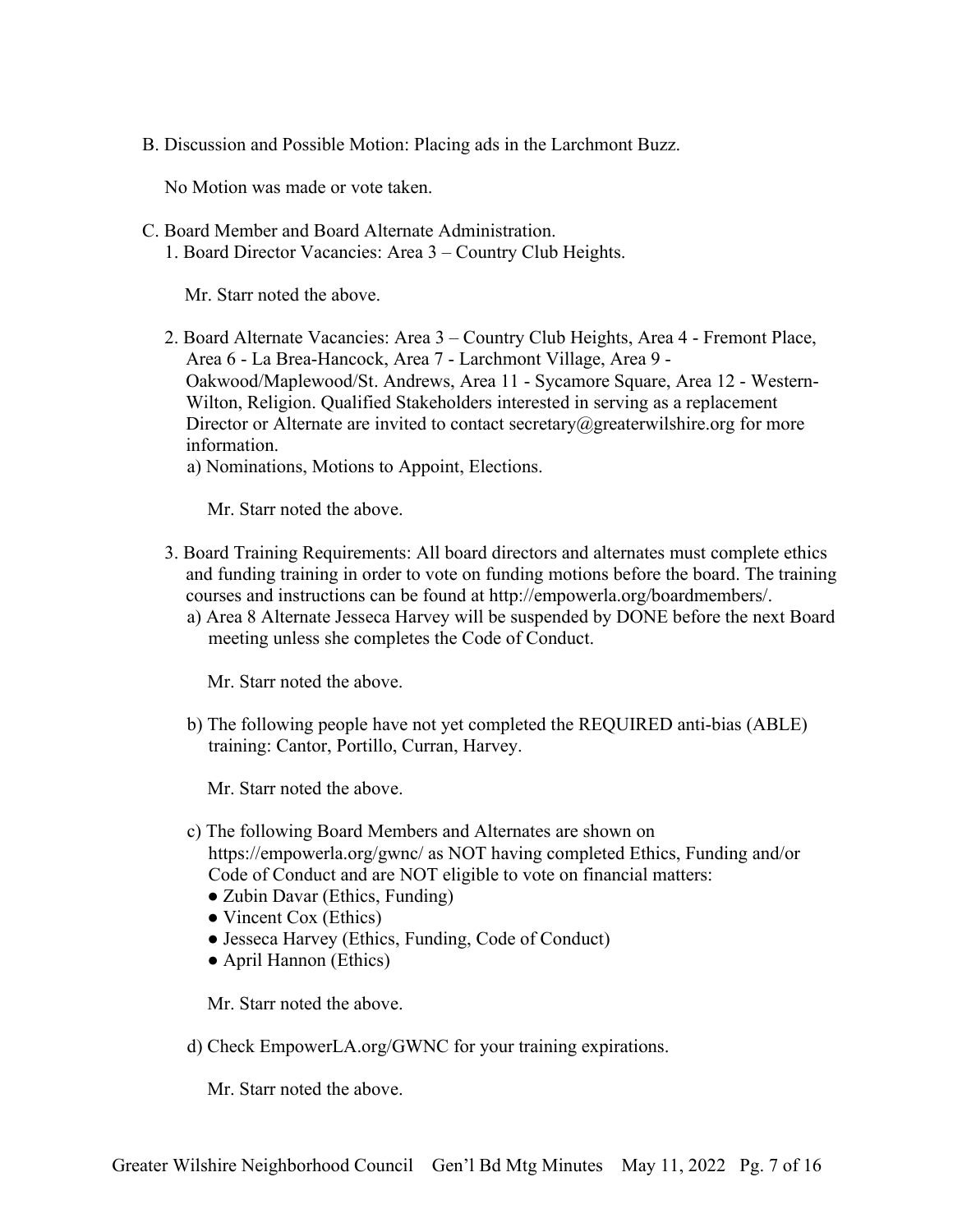4. Liaison and Alliance Appointments - see https://empowerla.org/liaison/.

Mr. Starr noted the above.

*The following Agenda Item was addressed after Item #XV.* 

#### **VII. AD HOC COMMITTEES** (Discussion and possible action)

- A. Update from the NPG Ad Hoc Committee.
	- 1. Committee Recommendations to Board for Outreach and Advertising for the Spring 2022 NPGs (Discussion and Action):
		- a) Motion: NPG Committee to use general GWNC earmarked Larchmont Buzz advertising funds for advertising the Spring 2022 NPG awards in an amount not to exceed \$1,920.

Committee Chair Julie Stromberg reported that she, Ms. Hannon, Ms. Carroll and Mr. Winther had a "very productive meeting"

*Ms. Carroll recused from voting (self-declared as/was declared ineligible to participate in or vote on a Motion(s) in this Item due to a possible or known conflict of interest [she has a relationship with the Larchmont Buzz]) and was muted and put on hold at this time, making 16 Board Members (or their Alternate(s)) present online and eligible to vote (the GWNC Board quorum was thirteen). Recusing is not the same as abstaining from voting, which is declining to vote "yes" or "no."* 

> **FUNDING MOTION** (by Ms. Roberts, seconded by Mr. Smith): The Greater Wilshire Neighborhood Council use general GWNC earmarked Larchmont Buzz advertising funds for advertising the Spring 2022 NPG awards in an amount not to exceed \$1,920.

> **FUNDING MOTION PASSED** unanimously by a roll call vote of the 14 eligible voters present with 11 in favor ("Yes" or "Aye") (Appel, Cantor, Chvatal, Curran, DeVore, Gilbert, Lee, Roberts, Shim, Smith and Winther); zero opposed; three abstained (the GWNC counts abstentions as neither "yes" votes or "no" votes) (D'Atri, Portillo and Starr). One was ineligible (Hannon) to vote due to not having completed one or more of the required trainings and/or not having signed the Code of Conduct. One recused and was ineligible to vote (Carroll).

*Ms. Carroll's recusal ended and she was unmuted and logged back in to the video at this time, making 16 Board Members present online and eligible to vote (the GWNC Board quorum was thirteen).* 

b) Motion: Board to allocate up to \$700 for advertising for the Spring 2022 NPGs.

Ms. Stromberg explained the need and that this would be separate from above Item #VII. A. 1. a.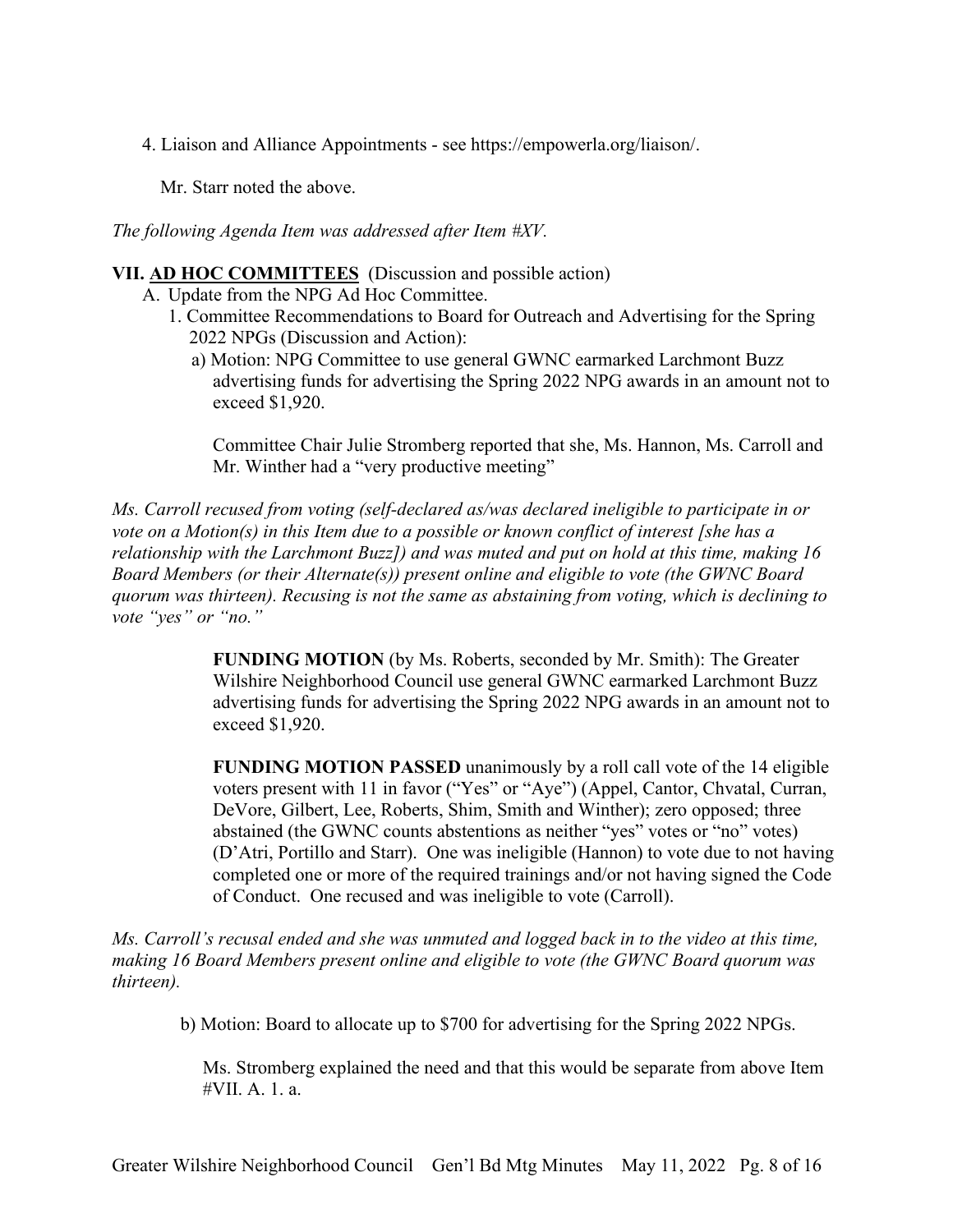**FUNDING MOTION** (by Ms. Roberts, seconded by Mr. Smith): The Greater Wilshire Neighborhood Council allocates up to \$700 for advertising for the Spring 2022 NPGs.

**FUNDING MOTION PASSED** by a roll call vote of the 15 eligible voters present with 13 in favor ("Yes" or "Aye") (Appel, Cantor, Carroll, Chvatal, Curran, DeVore, Gilbert, Lee, Portillo, Roberts, Shim, Smith and Winther); zero opposed; two abstained (the GWNC counts abstentions as neither "yes" votes or "no" votes) (D'Atri and Starr). One was ineligible (Hannon) to vote due to not having completed one or more of the required trainings and/or not having signed the Code of Conduct.

- 2. Committee Recommendation for the Spring 2022 NPGs Timeline (Discussion and Action):
	- a) Motion: Deadline for Submission for the Spring 2022 NPGs to be on Wednesday, May 18, 2022, and Committee Recommendations to be Presented at Most Immediate Board Meeting following that Date for Final Determination of Grant Distributions. IV.

Ms. Stromberg explained this.

**MOTION** (by Ms. Roberts, seconded by Mr. Smith): The Greater Wilshire Neighborhood Council sets a deadline for Submission for the Spring 2022 NPGs to be on Wednesday, May 18, 2022, and Committee Recommendations to be Presented at Most Immediate Board Meeting following that Date for Final Determination of Grant Distributions. IV.

**MOTION PASSED** unanimously by consent; zero opposed; zero abstained.

3. The next and final NPG Committee Meeting will be on Saturday, May 21, 2022.

Ms. Stromberg noted the above, which will be at 12:30.

B. Update from the Budget Ad Hoc Committee.

Mr. Starr updated that the Committee is essentially dissolved. Ms. Carroll had no update.

C. Update from Ad Hoc Candidate Forum committees. 1. CD5 Candidate Forum Ad Hoc Committee (Juan Portillo)

Mr. Portillo updated that other Neighborhood Councils support the Forum. Information is available at EventBrite.com. Mr. Gilbert offered to help with this or the other Forum.

2. CD13 Candidate Forum Ad Hoc Committee (Raphie Cantor)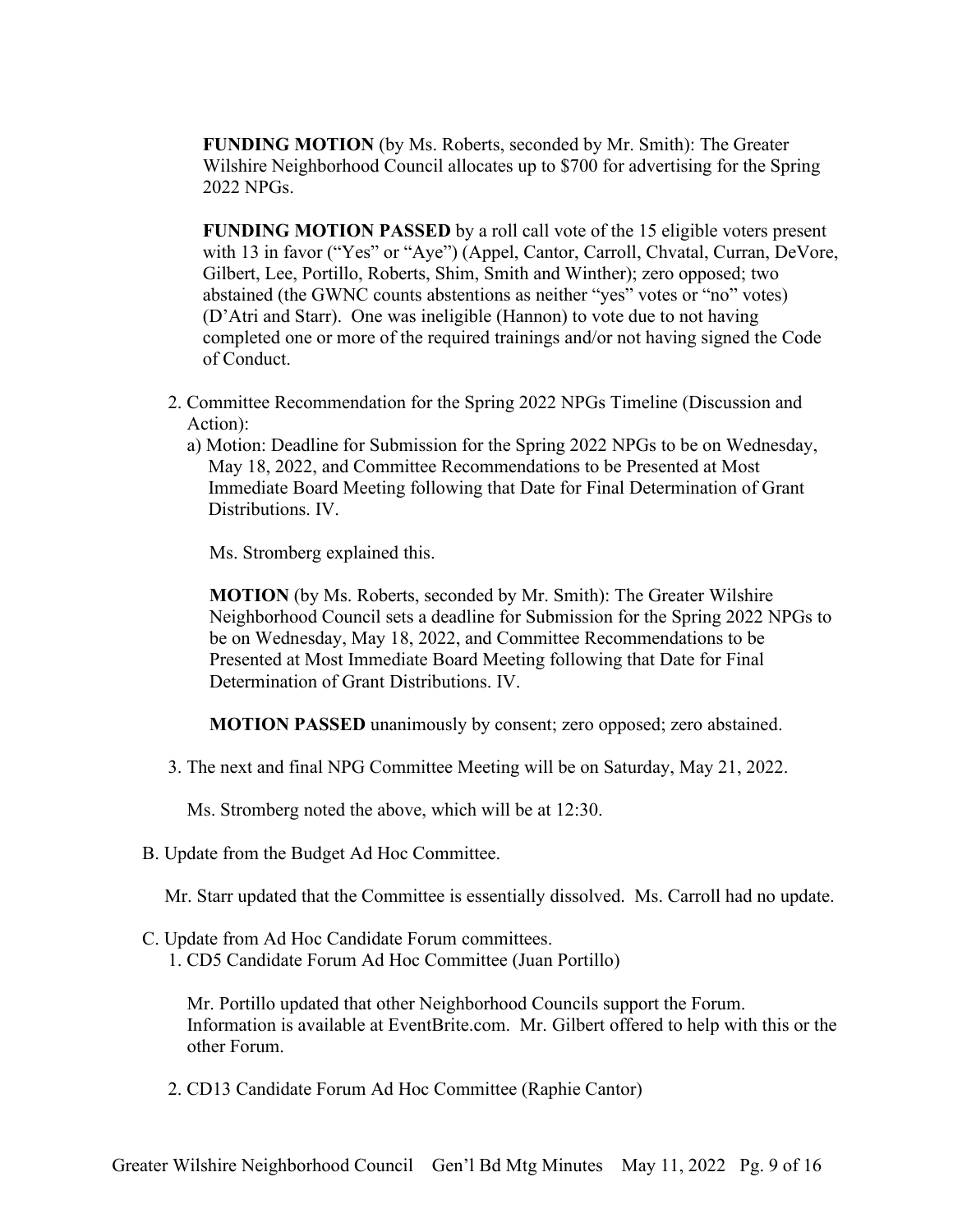Mr. Cantor updated that "every candidate" committed to participate on May 26th at 6:00 p.m. and that the Ebell Theatre has been great with which to work.

**VIII. LAND USE COMMITTEE** (Discussion and possible action) (Chair: Brian Curran) [*The following sub-section first paragraphs are copied from the Agenda.*] A. Report on the April 26, 2022 Land Use Committee Meeting.

Mr. Curran reported that the meeting discussed alcoholic beverages in the neighborhood.

B. Consent Calendar: a single motion approves the following items (IX.B.1.a. through 6.a.) without board discussion. Any Board Member may ask that any item be removed from the consent calendar and voted on separately.

There was no Consent Calendar Motion.

#### [*The following first paragraphs were in the Agenda.*]

- 1. 5784 W Melrose Ave (5788, 5788 ½, 5786 Melrose Ave): (Maria Impala, Kenneth Sanhueza) Filing date: 12/1/21. Conditional Use Permit for alcohol to allow the sale and dispensing of beer and wine for on-site consumption with ancillary off-site privileges with togo food orders, in conjunction with an existing 1,450-sf restaurant, Ramen Melrose. The restaurant has 28 seats with proposed hours of alcohol sales from 11 am - 2 am daily. Case no: ZA-2021-9831-CUB. Zoning: C2-1. Area 5: Hancock Park and Area 7: Larchmont Village.
	- a) Motion: That the Greater Wilshire Neighborhood Council support the application for a Conditional Use Permit to allow the sale and dispensing of beer and wine for onsite consumption with ancillary off-site privileges with to-go food orders for the property located at 5784 with Melrose Ave as presented on April 26, 2022, for a period of one year and with the liquor service stopping at midnight.

**MOTION** (by Mr. Curran, seconded by Ms. DeVore): The Greater Wilshire Neighborhood Council supports the application for a Conditional Use Permit to allow the sale and dispensing of beer and wine for on-site consumption with ancillary off-site privileges with to-go food orders for the property located at 5784 Melrose Ave as presented on April 26, 2022, for a period of one year and with the liquor service stopping at midnight.

**DISCUSSION**: Mr. D'Atri said "there's concern about adding alcohol to that neighborhood." The Larchmont Village Neighborhood Association's Sam Uretsky said they "were given a hard 'no'" to reducing alcohol service hours . . . residents are concerned about noise disruptions . . .

*Board Member Stephanie Shim was unavailable to vote at and Alternate Board Member Benny Rosenberg had returned by this time (7:53), keeping 16 Board Members present online (the GWNC Board quorum is thirteen).*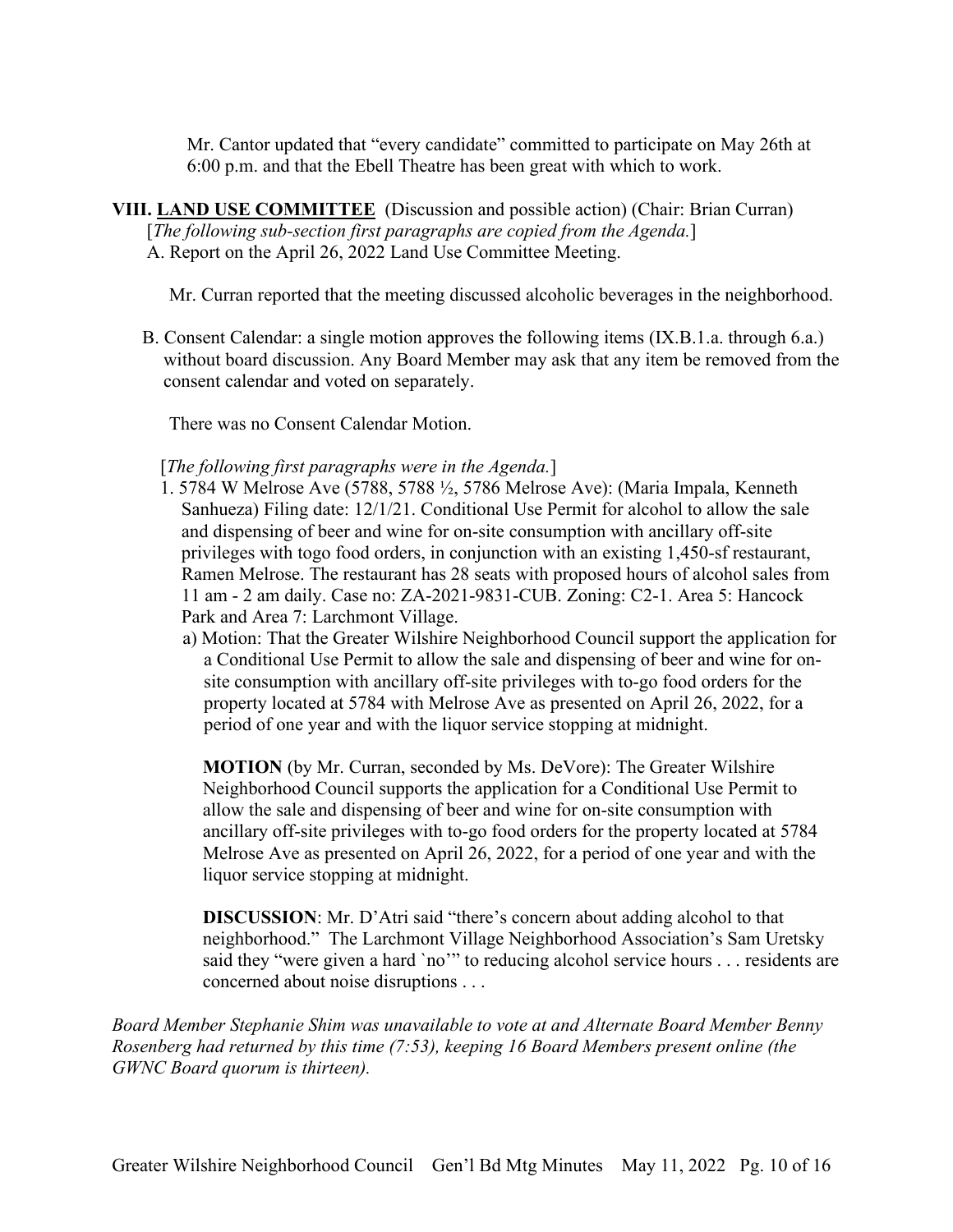**MOTION PASSED** by a roll call vote of the 16 eligible voters present with 12 in favor ("Yes" or "Aye") (Cantor, Carroll, Chvatal, Curran, DeVore, Gilbert, Hannon, Lee, Portillo, Roberts, Rosenberg and Smith); three opposed ("No" or "Nay") (Appel, D'Atri and Winther); one abstained (the GWNC counts abstentions as neither "yes" votes or "no" votes) (Starr).

*Ms. Lee recused from voting (self-declared as/was declared ineligible to participate in or vote on a Motion(s) in this Item due to a possible or known conflict of interest [she works with the company that submitted the entitlement request]) on the below Item and was muted and put on hold at this time, making 15 Board Members (or their Alternate(s)) present online and eligible to vote (the GWNC Board quorum was thirteen). Recusing is not the same as abstaining from voting, which is declining to vote "yes" or "no."*

- 2. 975, 977, 981, 987 S Manhattan Pl: (Jonathan Yang) Filing date: 11/10/21. Replace vacant parking lot with a 6-story, 120-unit multi-family residential building, over 1 story parking garage and two levels of subterranean parking (7-stories total). Amenities include fitness center, pool deck, club room, and roof deck. Case no: DIR-2021-9356- TOC-SPR-HCA, ENV-2021-9357-EAF. Zoning: R4-1. TOC: Tier 3. Area 3: Country Club Heights.
	- a) Motion: That the Greater Wilshire Neighborhood Council oppose replacing a vacant parking lot with a 6-story, 120-unit multi-family residential building, over 1-story parking garage and two levels of subterranean parking at 975, 977, 981, 987 S Manhattan Pl: because the applicant did not appear before the Committee.

**MOTION** (by Mr. Curran, seconded by Ms. Roberts): The Greater Wilshire Neighborhood Council opposes replacing a vacant parking lot with a 6-story, 120 unit multi-family residential building, over 1-story parking garage and two levels of subterranean parking at 975, 977, 981, 987 S. Manhattan Pl: because the applicant did not appear before the Committee.

#### *Board Member Stephanie Shim had returned by this time (7:57), making 16 Board Members present online.*

**MOTION PASSED** by a roll call vote of the 16 eligible voters present with 10 in favor ("Yes" or "Aye") (Appel, Carroll, Chvatal, Curran, DeVore, Gilbert, Hannon, Roberts, Rosenberg and Smith); zero opposed; six abstained (the GWNC counts abstentions as neither "yes" votes or "no" votes) (Cantor, D'Atri, Portillo, Shim, Starr and Winther). One recused (Lee).

*Ms. Lee's recusal ended and she was unmuted and logged back in to the video at this time, making 17 Board Members present online and eligible to vote (the GWNC Board quorum was thirteen).*

C. Restaurant Beverage Program: The RBP is an administrative review process available for qualifying sit-down restaurants requesting to serve alcoholic beverages. The RBP eliminates the need to obtain a Conditional Use Permit, which significantly shortens the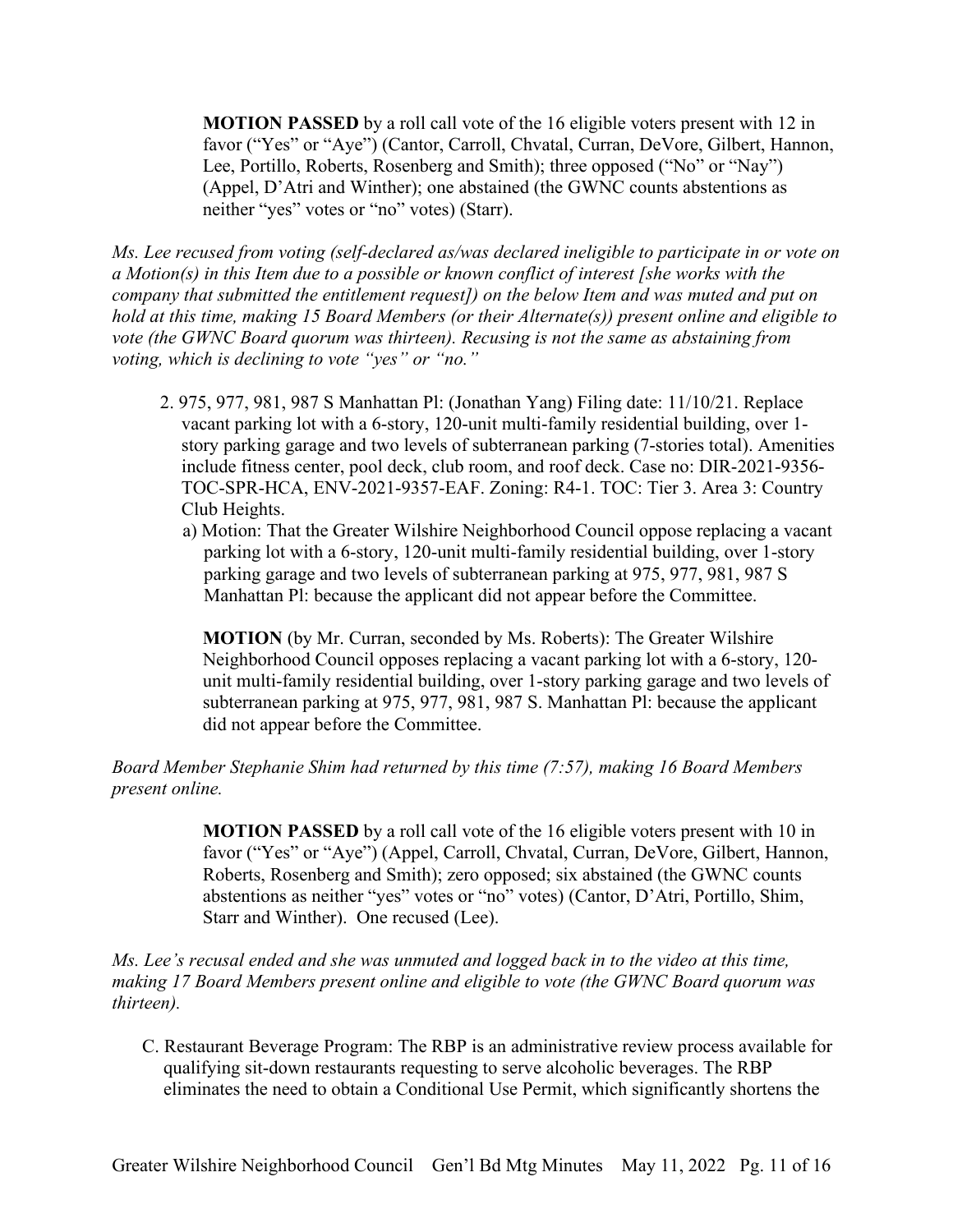processing time and lowers the cost of obtaining the City's approval. To apply, restaurants must be located in a qualifying geographic area of the city and must comply with a set of 50+ standards. While the ordinance went into effect on March 31, applications for the program will not be accepted until the City Council designates the geographic areas where RBP will be available. City Planning will continue to provide updates as parts of the City become eligible to apply for the program.

1. Alcohol Sensitive Use Zone: In the CR, C1, C1.5, C2, C4, C5, CM, M1, M2, and M3 Zones, the sale or dispensing of alcoholic beverages for consumption on the premises shall be allowed administratively for one year without obtaining a conditional use approval as otherwise required, if all of the requirements and standards are met. Upon the completion of the one year provisional period, a review shall be completed and a determination shall be made if the sale or dispensing of alcoholic beverages for consumption on the premises shall be allowed to continue per the administrative clearance.

Motion: That the Greater Wilshire Neighborhood Council request that Lower Larchmont (from First to Beverly) be designated by the City as a Sensitive Use Zone under the City's Restaurant Beverage Program ordinance due to: (1) its Neighborhood Commercial planning designation, (2) the designation of all adjacent land uses as Low Residential and HPOZ, and (3) its hundred-year history of no hard liquor uses. The one-year monitoring and compliance review required for Sensitive Use Zones will enable the restaurants, neighborhood and the City to learn whether the Restaurant Beverage Program works well on Lower Larchmont and should therefore continue in perpetuity.

Mr. Curran explained the RBP. Lilian Rubio, City Planner, introduced herself. City Planner Roberto Luna gave an overview of the Ordinance. Ms. Rubio reported that RBP requirements are "stricter" than the usual application requirements, though "the time of review will be shorter." Jamie Hwang, City Planning Community Liaison, introduced herself. Ms. Hwang promised to include the GWNC in future outreach.

**MOTION** (by Mr. Curran, seconded by Mr. Winther): The Greater Wilshire Neighborhood Council requests that Lower Larchmont (from First to Beverly) be designated by the City as a Sensitive Use Zone under the City's Restaurant Beverage Program ordinance due to: (1) its Neighborhood Commercial planning designation, (2) the designation of all adjacent land uses as Low Residential and HPOZ, and (3) its one hundred-year history of no hard liquor uses. The one-year monitoring and compliance review required for Sensitive Use Zones will enable the restaurants, neighborhood and the City to learn whether the Restaurant Beverage Program works well on Lower Larchmont and should therefore continue in perpetuity.

**DISCUSSION**: Mr. Gilbert believed a "loophole" was being exploited. Ms. DeVore said existing restaurants serving alcohol "is not a huge change" because they've been doing it for years and that the Ordinance was not meant for an area such as Larchmont. Mr. Winther said the Program "assures" that owners will follow the law. Ms. Roberts believed that the Committee did "a rush to judgement." Mr. Cantor believed the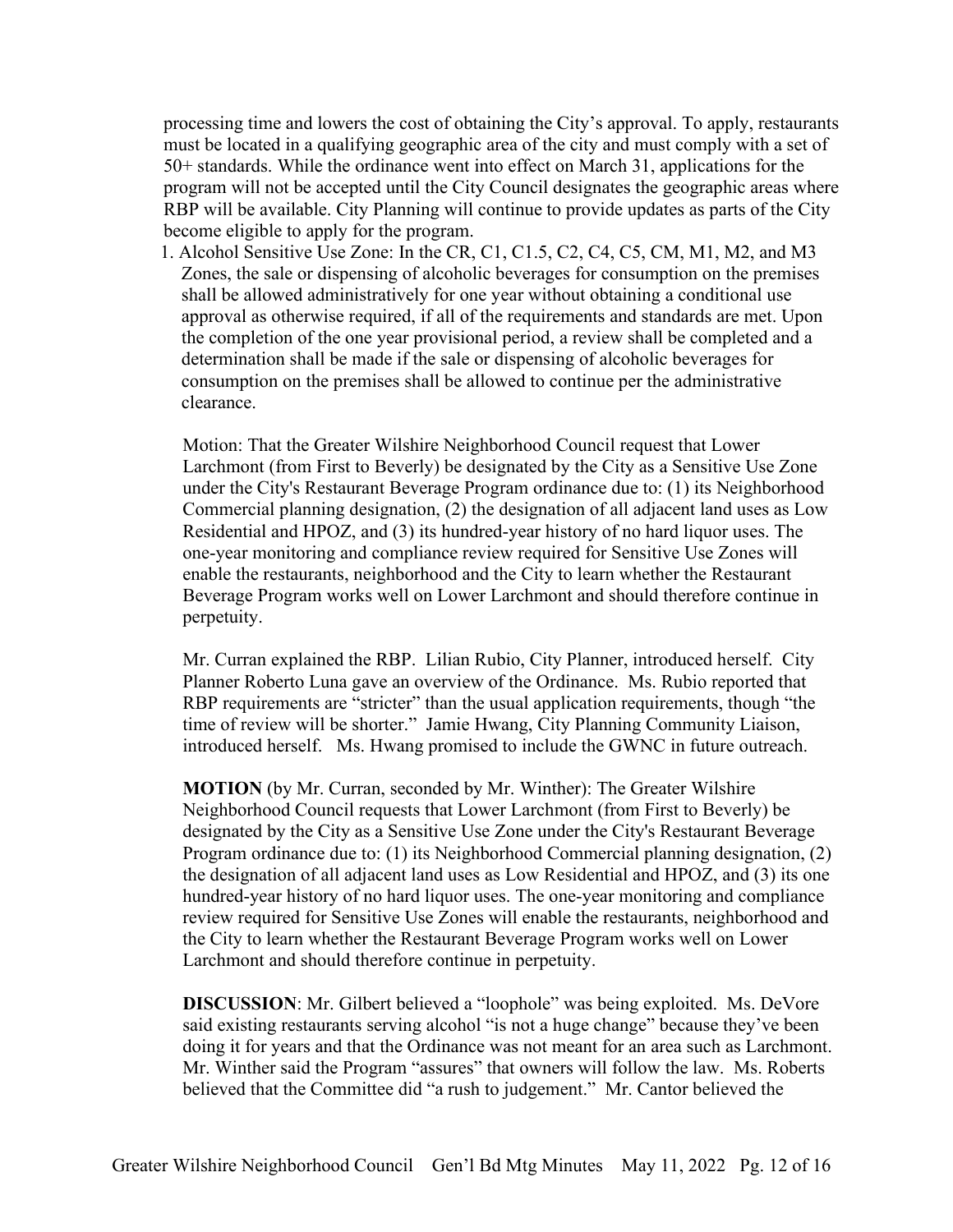Program "would create a lot of red tape" for restaurant owners. Ms. Chvatal believed the Program would be "a burden on our restaurants." SU believed the Program to be "a logical, common sense request." Resident Caroline Moser believed the RBP would address years of noise, rats and trash in the alley between the restaurants and adjacent residences. Resident Dena Bloom noted that "once something is in place, it's very hard to change it . . . so, let's take this slowly." Windsor Square resident Jane Usher said "there is no difference between "sensitive" and "non-sensitive"; the only difference is "enforcement against a bad actor . . . an opportunity for a check-in . . . there is no enforcement."

The LVNA's Karen Gilman believed "there is no downside to having a `Sensitive Use' area." Windsor Square Association President Larry Guzin was "unaware of any reasonable basis" for opposing "a `Sensitive Use' designation." Hancock Park HOA Security Chair Martin Becker said "there is no issue" with hard liquor being served on Larchmont and the RBP would "make it more difficult for people to run their businesses." Vernetti's Restaurant Owner Joanna Vernetti said there already are enforcements "to keep restaurants in line." Resident June Bilgore said the RBP "doesn't sound that onerous." Windsor Square resident Amy Forbes said "we are worried about businesses that might come in the future." Restaurant Owner Nora Houndalas preferred not to be in a "Sensitive Use" area. Ms. Lee wanted to ensure that restaurant owners are listened to. Ms. Carroll "could not see how [the RBP] would seriously hurt the restaurants." Ms. DeVore believed the Motion "is disingenuous."

**MOTION FAILED** unanimously by a roll call vote of the 17 eligible voters present with six in favor ("Yes" or "Aye") (Carroll, Curran, D'Atri, Shim, Smith and Winther); nine opposed ("No" or "Nay") (Cantor, Chvatal, DeVore, Gilbert, Hannon, Lee, Portillo, Roberts and Rosenberg); two abstained (the GWNC counts abstentions as neither "yes" votes or "no" votes) (Appel and Starr).

*The next Agenda Item addressed was Item #XV.* 

D. Upcoming Land Use Committee Meeting: The next GWNC Land Use Committee Meeting will be held Tuesday, May 24, 2022, 6:30 p.m. via Zoom ID #915 2786 9326.

Mr. Curran noted the above.

## **IX. TRANSPORTATION COMMITTEE** (Discussion and possible action) (Chair: Cindy Chvatal)

A. Committee Report

Ms. Chvatal reported.

B. Upcoming Transportation Committee Meeting: The next GWNC Transportation Committee Regular Meeting will be on Monday, May 23, 2022 at 7 p.m. via Zoom ID #921 5993 5555.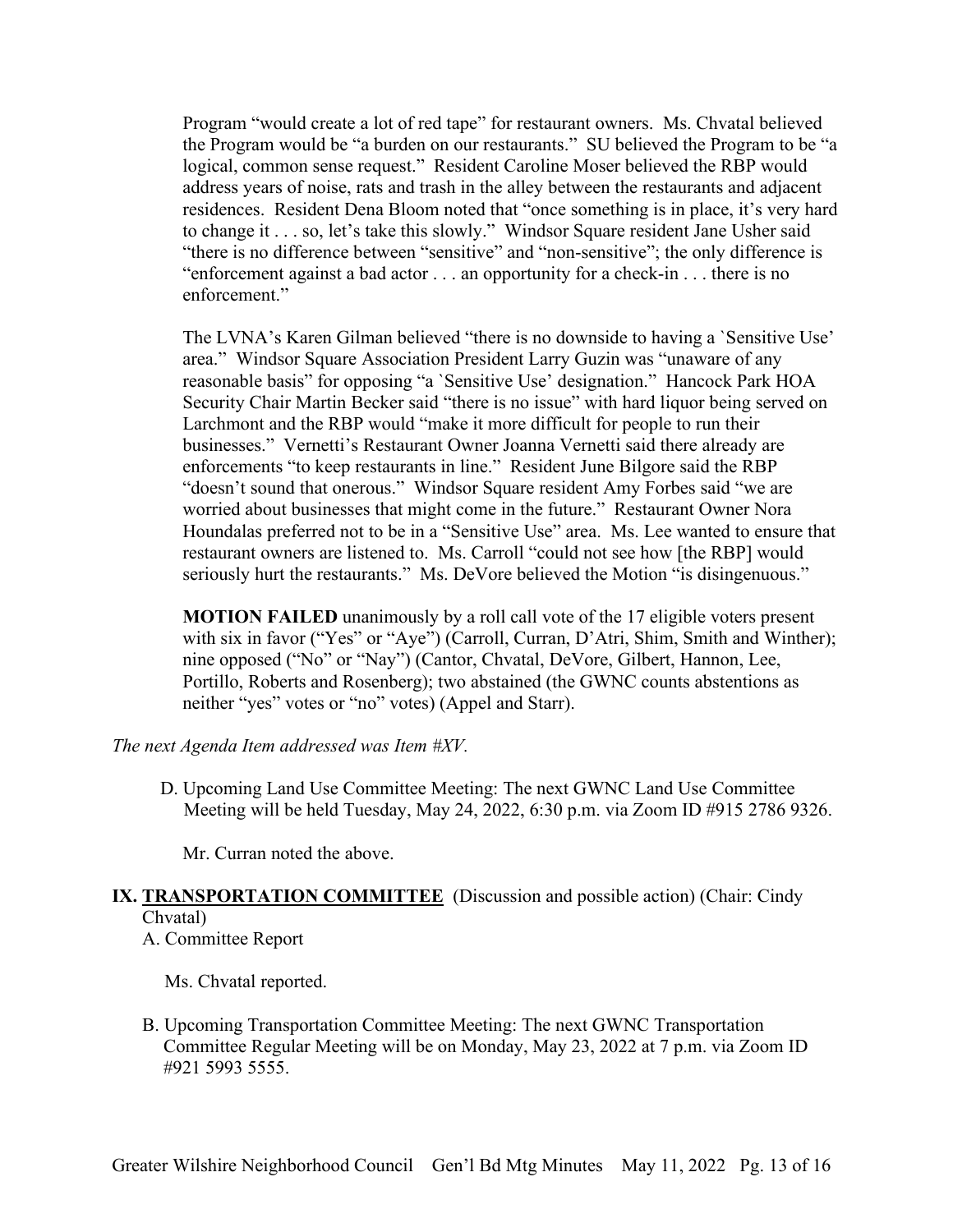Ms. Chvatal noted the above.

- **X. RESILIENCE COMMITTEE** (Discussion and Possible Action) (Chair: Gary Gilbert) A. Report on the May 4, 2022 Resilience Committee Meeting
	- B. Discussion and Possible Motion: Emergency Operating Plan for the GWNC
		- 1. Proposed Motion: The GWNC approves the draft Emergency Operations Plan and charges the Resilience Committee with incorporating stakeholder input and providing a revised and detailed plan for board discussion and adoption no later than the March 2023 GBM.
	- C. Upcoming Resilience Committee Meeting. The next GWNC Resilience Committee Regular Meeting will be held at 7:00 p.m. on June 1, 2022, via Zoom ID #889 6098 2957.

Mr. Starr requested and it was agreed to Table the above Item.

#### **XI. OUTREACH COMMITTEE** (Discussion and Possible Action) (Chair: Colette Amin).

- A. Report on the Outreach Committee Meeting from April 19, 2022. Chair Ms. Amin was not present; no report or Motion was made or vote taken. She may have been unable to attend due to an Internet connection problem.
- B. CD 5 and CD13 Candidate Forum Updates: 1. Surprise increase of \$500 of facilities costs to rent.

No Motion was made or vote taken.

2. Possibility of using the Buzz budget for advertisement.

No Motion was made or vote taken.

C. Discussion and Possible Motion: To approve business cards and up to \$500 for printing business cards.

No Motion was made or vote taken.

D. Discussion and Possible Motion: To approve creation of a renters' trifold like the homelessness trifold and to approve \$500 for the printing of renter information trifold. (Hayden Ashworth & April Hannon Renters Reps).

No Motion was made or vote taken.

E. Discussion and Possible Motion: Citizen Recognition Nomination of Max Kirkham Citizen (Recognition Award nominated by Conrad Starr, confirming references by Gary Gilbert and Patti Carroll).

No Motion was made or vote taken.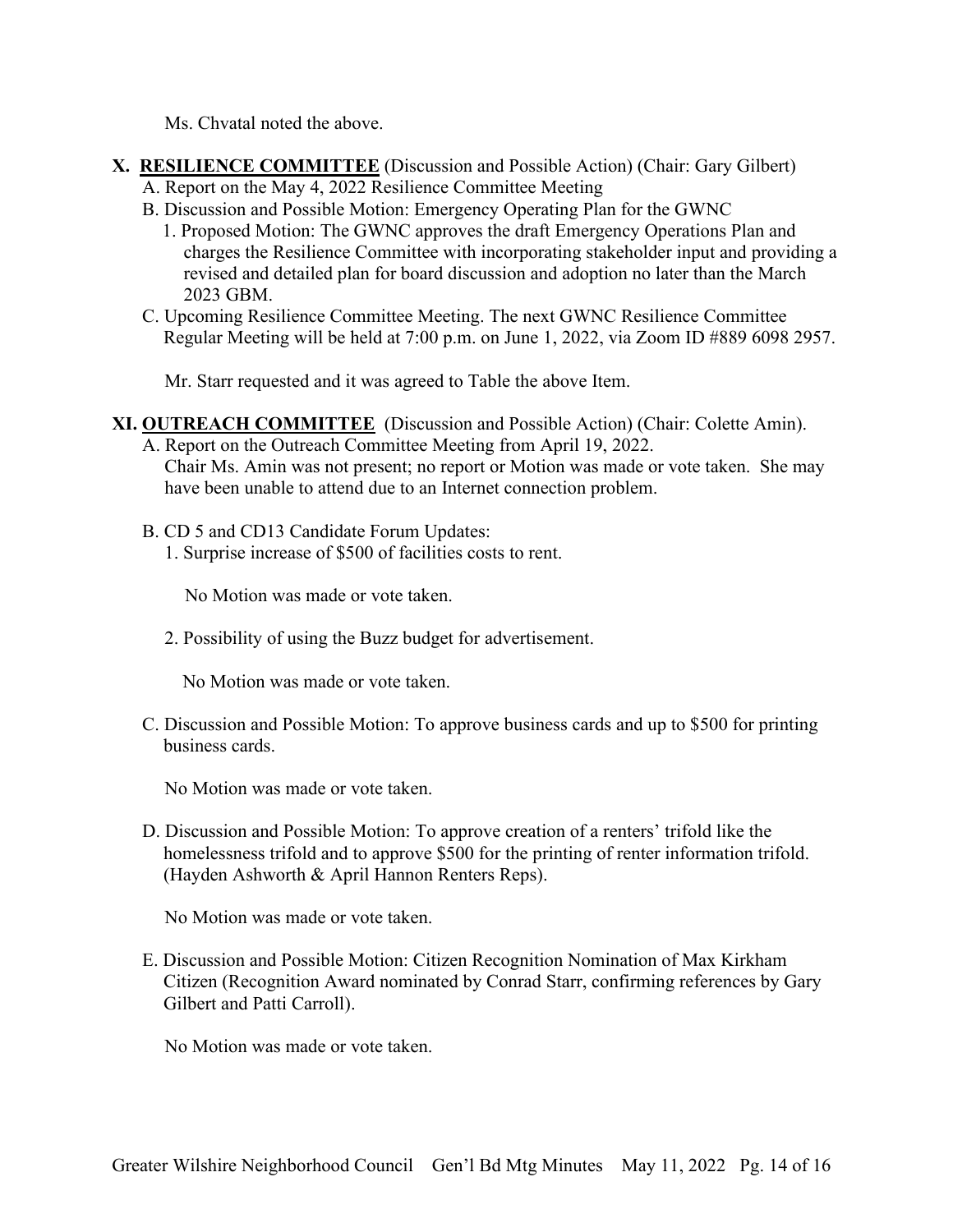F. Upcoming Outreach Committee Meeting: The next regular GWNC Outreach Committee Meeting will be on Tuesday, May 17, 2022 at c6:30 PM via Zoom ID #982 7679 1581.

The above was noted.

#### **XII. ENVIRONMENTAL & SUSTAINABILITY COMMITTEE** (Discussion and possible

action) (Chair: Cathy Roberts).

- A. Committee Report
- B. Upcoming Environmental & Sustainability Committee Meeting: The next GWNC Environmental & Sustainability Committee Meeting will be held on Tuesday, June 7, 2022 via Zoom ID #928 2781 1179.

Mr. Starr requested and it was agreed to Table the above Item.

#### **XIII. QUALITY OF LIFE COMMITTEE** (Discussion and possible action) (Chair: Charles D'Atri)

A. Upcoming Quality of Life Committee Meeting: The next GWNC Quality of Life Regular Meeting will be 5 p.m., Wednesday, May 25, via Zoom ID #849 7793 0618.

Mr. D'Atri noted the above.

#### **XIV. NEW BUSINESS** (Discussion and Possible Action)

A. Possible Motion to approve and submit the GWNC Inventory.

No Motion was made or vote taken.

#### **XV. COMMUNITY IMPACT STATEMENTS (CIS), PROCLAMATIONS** (Discussion and Possible Action).

A. Proposed Motion: The GWNC will file a CIS to City Council and Committees and to the Board of Neighborhood Commissioners regarding Council File 22-0600 (the FY22-23 City Budget), requesting the restoration of Neighborhood Council annual budgets to \$42,000.

**MOTION** (by Ms. Roberts, seconded by Ms. DeVore): The Greater Wilshire Neighborhood Council will file a CIS to City Council and Committees and to the Board of Neighborhood Commissioners regarding Council File 22-0600 (the FY22-23 City Budget), requesting the restoration of Neighborhood Council annual budgets to \$42,000.

## *Alternate Board Member Benny Rosenberg was unavailable to vote at this time (9:35), making 16 Board Members present online (the GWNC Board quorum is thirteen).*

**MOTION PASSED** by a roll call vote of the 16 eligible voters present with 14 in favor ("Yes" or "Aye") (Appel, Cantor, Carroll, Chvatal, Curran, DeVore, Gilbert, Hannon, Lee, Portillo, Roberts, Shim, Smith and Winther); zero opposed; two abstained (the GWNC counts abstentions as neither "yes" votes or "no" votes) (D'Atri and Starr).